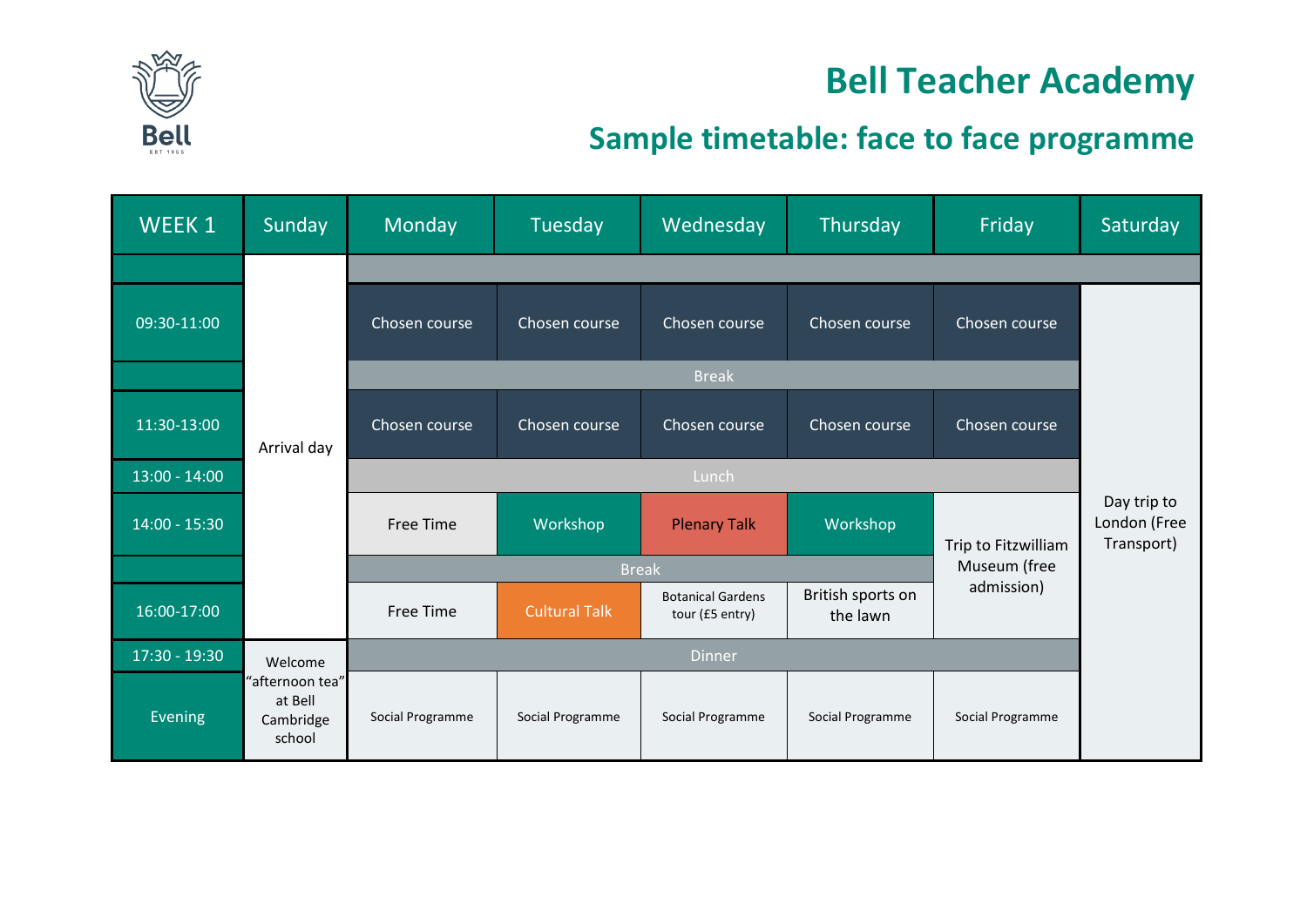

## **Bell Teacher Academy**

### **Sample timetable: face to face programme**

| WEEK 2          | Sunday                    | Monday               | Tuesday          | Wednesday                            | Thursday         | Friday           | Saturday      |
|-----------------|---------------------------|----------------------|------------------|--------------------------------------|------------------|------------------|---------------|
|                 |                           | <b>Breakfast</b>     |                  |                                      |                  |                  |               |
| 09:30-11:00     | Day Trip<br>Ely Cathedral | Chosen course        | Chosen course    | Chosen course                        | Chosen course    | Chosen course    |               |
|                 |                           |                      |                  | <b>Break</b>                         |                  |                  |               |
| $11:30 - 13:00$ |                           | Chosen course        | Chosen course    | Chosen course                        | Chosen course    | Chosen course    |               |
| $13:00 - 14:00$ |                           | Lunch                |                  |                                      |                  |                  |               |
| $14:00 - 15:30$ |                           | <b>Cultural Talk</b> | Workshop         | <b>Plenary Talk</b>                  | Workshop         | Optional trip to | Departure day |
|                 |                           | <b>Break</b>         |                  |                                      |                  | Wimpole Hall     |               |
| 16:00-17:00     | <b>Free Time</b>          | Free Time            | <b>Free Time</b> | Punting Tour of Cam-<br>bridge Backs | Free time        |                  |               |
| 17:30 - 19:30   |                           | <b>Dinner</b>        |                  |                                      |                  |                  |               |
| Evening         | <b>Free Evening</b>       | Social Programme     | Social Programme | Social Programme                     | Social Programme | Farewell event   |               |